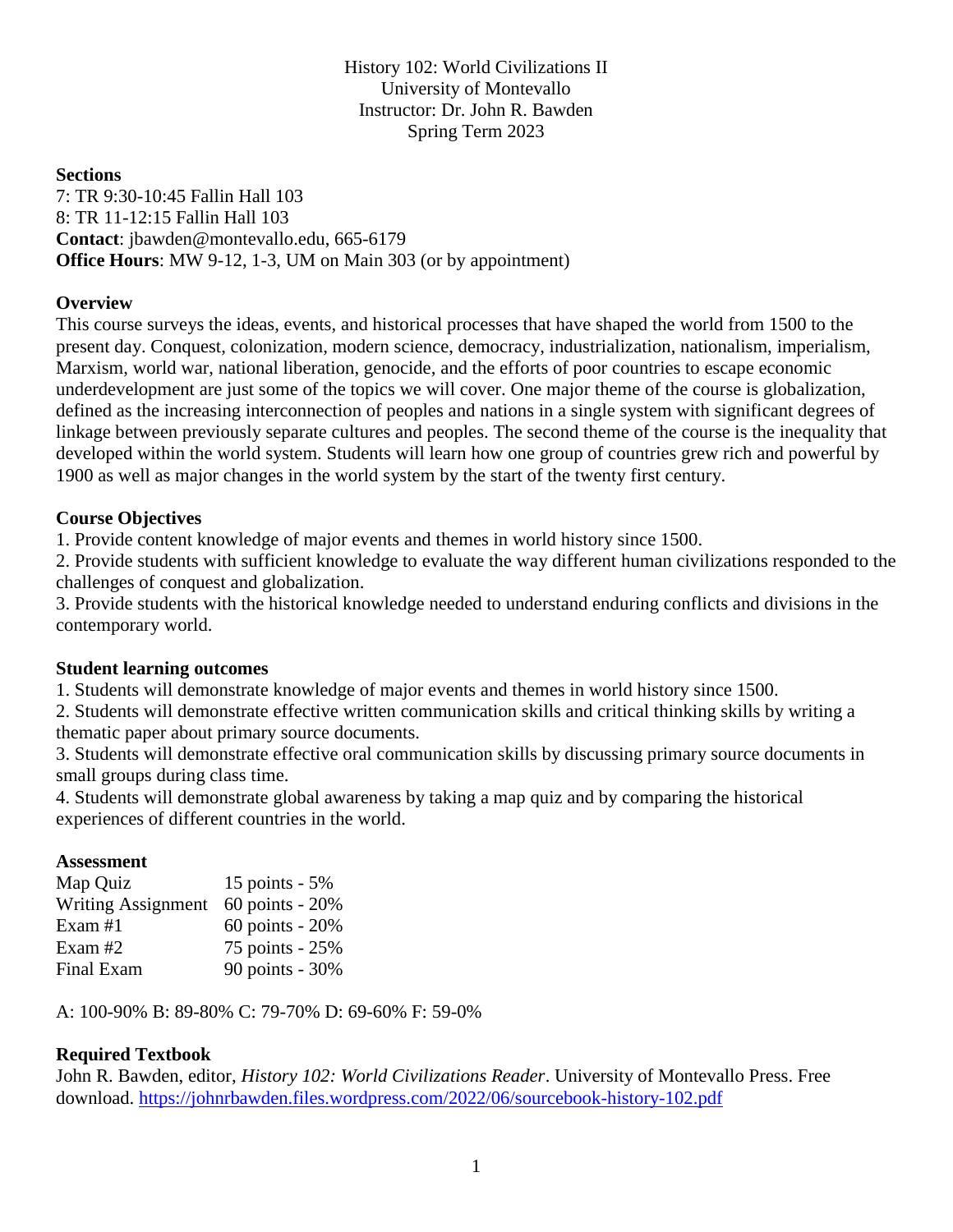# **Optional Textbook**

Dan Allosso and Tom Williford, *Modern World History* (2021). Free download available below. <https://www.oercommons.org/courses/modern-world-history-2/view>

# **Recommended Reading**

Shusaku Endo, *Silence*, Taplinger Publishing Company, 1980 Chinua Achebe, *Things Fall Apart*, Anchor, 1994 Erich Maria Remarque, *All Quiet on the Western Front*, Ballatine Books, 1987

### **Writing Assignment**

Part I: Write three paragraphs. Each paragraph (approximately 15 sentences) will discuss one theme (e.g. nationalism, imperialism, economics, religion) and refer to four different documents in the sourcebook (12 total). Your paragraphs should demonstrate that you read and understood the material by making incisive comments or quoting the text. This IS NOT an English essay with a traditional introduction and conclusion. The paragraphs are all separate statements.

Part II: Select two documents from the sourcebook. Do not use any of the documents that you already referred to in your three thematic paragraphs. For each document, write a short paragraph (5-7 sentences) about what you find most relatable to the present era and what you find most objectionable.

Your work must be typed, double-spaced, 12 point font, and 1' margins. Be sure to proofread. Only polished work will receive a good grade. Submit the assignment in class or via Canvas.

### **Attendance & Participation**

You will not receive a grade for attending class or participating in classroom discussion. However, it would be impossible do well in the course without attending class regularly.

# **Technology**

Laptops and iPad are prohibited in History 102. Research shows that flickering screens distract you and those around you. [https://www.insidehighered.com/news/2018/07/27/class-cellphone-and-laptop-use-lowers-exam](https://www.insidehighered.com/news/2018/07/27/class-cellphone-and-laptop-use-lowers-exam-scores-new-study-shows)[scores-new-study-shows](https://www.insidehighered.com/news/2018/07/27/class-cellphone-and-laptop-use-lowers-exam-scores-new-study-shows)

### **Course Schedule**

| Week 1<br>1/11   | Course Introduction                |  |
|------------------|------------------------------------|--|
|                  |                                    |  |
| 1/13             | The Portuguese and Spanish Empires |  |
| Week 2           |                                    |  |
| 1/18             | <b>Transatlantic Slavery</b>       |  |
| 1/20             | The Reformation                    |  |
| Read sources 1-4 |                                    |  |
|                  |                                    |  |

Week 3 1/25 China and Japan 1/27 Islamic Empires **MAP QUIZ on 1/27**

Week 4 2/1 Science and the Enlightenment 2/3 Atlantic Revolutions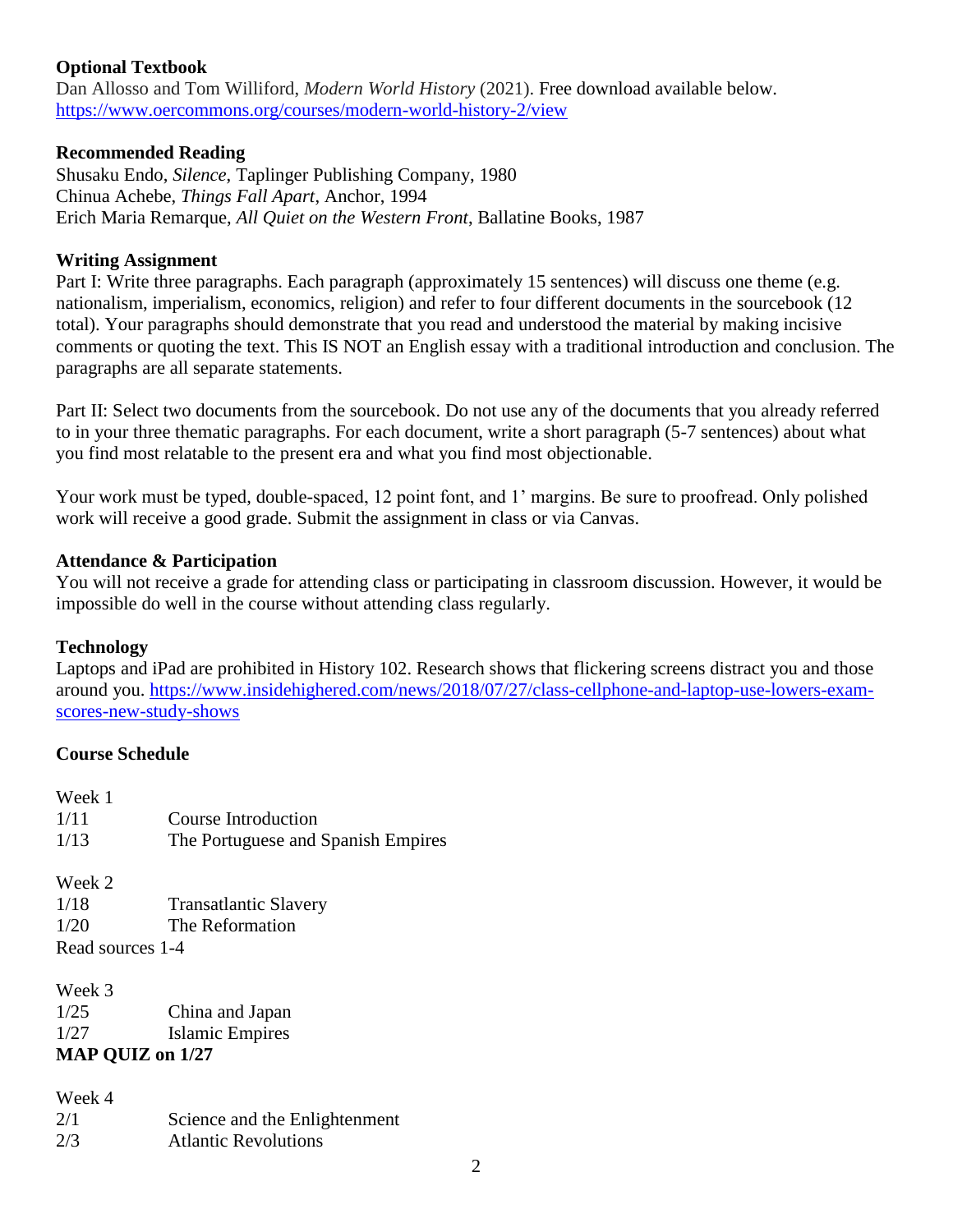Week 5 2/8 Industrialization 2/10 **EXAM #1** Read sources 7-10 Week 6 2/15 Nationalism, Liberalism, Socialism 2/17 Public Health & the Second Industrial Revolution Week 7  $2/22$  Age of Imperialism in India & Middle East

| 2122               | $A$ ge of imperialism in mula $\alpha$ middle East |
|--------------------|----------------------------------------------------|
| 2/24               | Age of Imperialism in Japan & China                |
| Read sources 11-14 |                                                    |

#### Week 8

| 3/1                | Neocolonialism in Latin America |
|--------------------|---------------------------------|
| 3/3                | Nationalism in Latin America    |
| Read sources 15-18 |                                 |

#### Week 9

| 3/8                | World War I                        |
|--------------------|------------------------------------|
| 3/10               | Fascism & The Bolshevik Revolution |
| Read sources 19-22 |                                    |

#### Week 10

| 3/15 | The Inter-War Years |
|------|---------------------|
| 3/17 | $EXAM$ #2           |

# Week 11

| .    |              |
|------|--------------|
| 3/22 | World War II |
| 3/24 | The Cold War |

# **SPRING BREAK**

Week 12 4/5 Decolonization: China & India 4/7 Decolonization: Egypt & Ghana Read sources 23-26

Week 13 4/12 The Cuban Revolution 4/14 Fall of the Soviet Union Read sources 27-30

| Week 14 |                            |
|---------|----------------------------|
| 4/19    | Arab-Israeli Conflict      |
| 4/21    | Islamic Revolution in Iran |